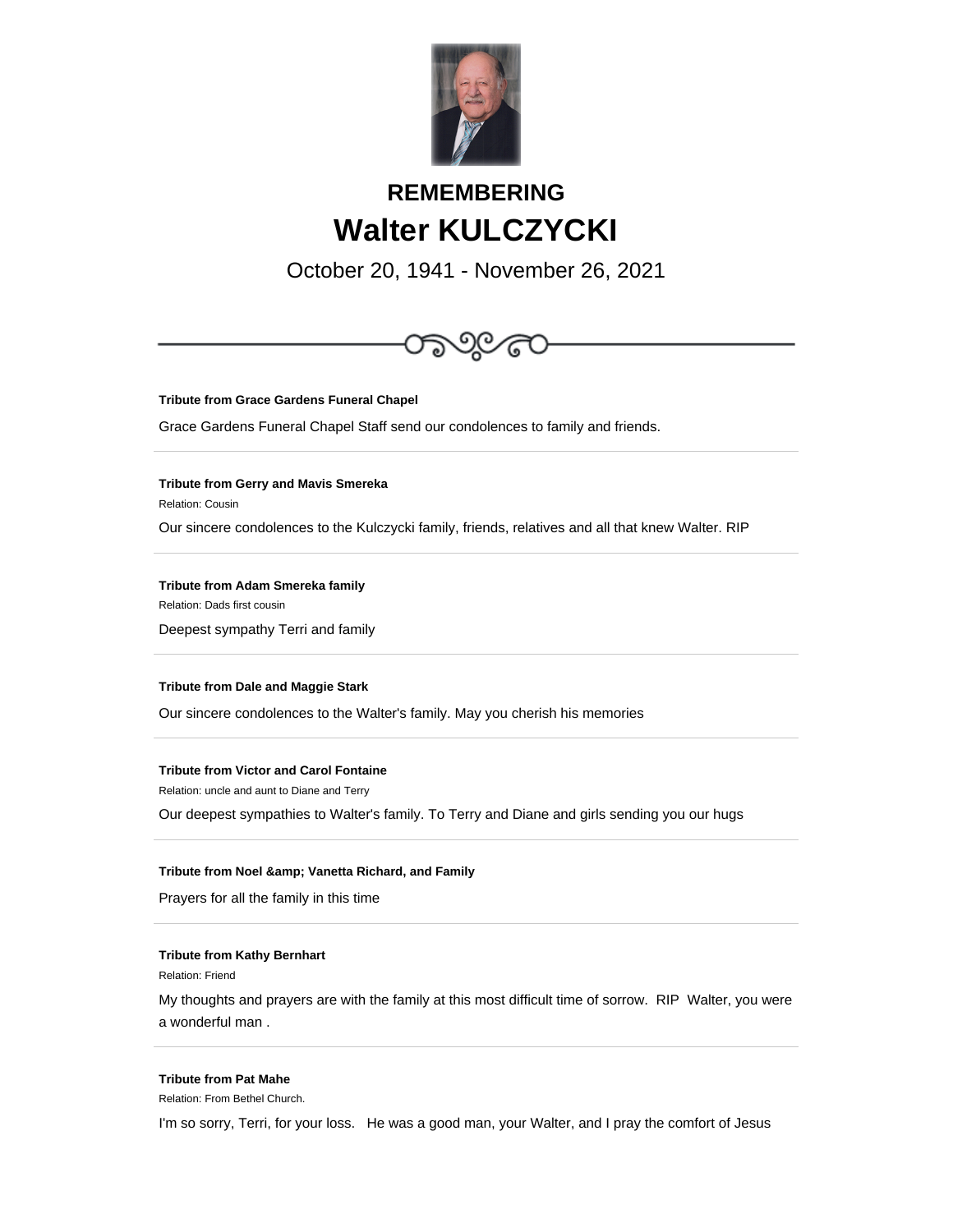wraps around you, my friend.

#### **Tribute from Lawrence & amp; Audrey Faucher**

Relation: Walter was a friend through the Centennial Seniors Center.

Sincere condolences to Terri and family.

#### **Tribute from Loretta**

Relation: family ties

Sorry to hear of Walter's passing. My condolences to the family.

## **Tribute from Lori Drolet**

Relation: Close family ties.

Sending our warmest thoughts and prayers for Teri and all of Walter's lovely family. I will always have fond memories of Wally, and I enjoyed his comical nature. We are grateful for the past 10 years of time we were able to spend with Walter at family functions and events. His big barrel laugh will be sadly missed.

#### **Tribute from Yvonne Pankow**

Relation: Friends

My condolence to the family

#### **Tribute from Gail Werenka**

Very sorry to hear of your loss Tammy and Sandy. My thoughts and prayers are with you.

### **Tribute from Marie and Luke Audette**

Relation: Friend

Our sincere condolences Terry and family. He will be missed.

## **Tribute from Rick & amp; Paulette Frazer**

Relation: Friends of the Family

Our sincere condolences to the Kulczycki family. Rest in Peace, Walter!

#### **Tribute from Susan Kaprowski**

Relation: Friend

I am so sorry to see that Walter has passed a way. My deepest sympathy to the family and especially to Terry.

#### **Tribute from Lisa Ayres**

Relation: Niece

Uncle Walter will be dearly missed. I will always remember him for how he would respond when asked how he was. "Kind and good" he would say, he would always wait just a beat and continue on with, "kind of stupid and good for nothing" and have everyone around laughing. That's the Uncle Walter I